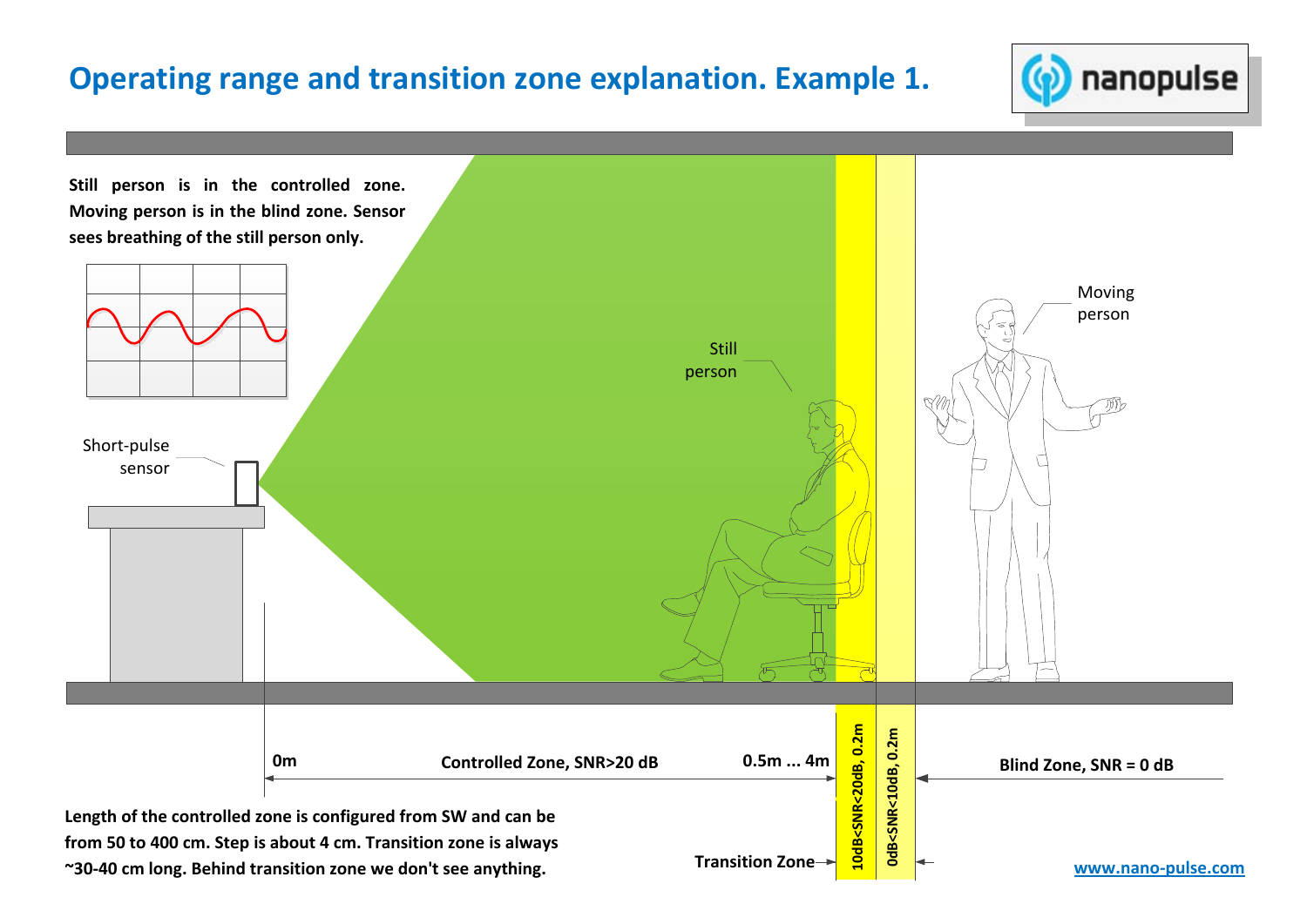## **Operating range and transition zone explanation. Example 2.**



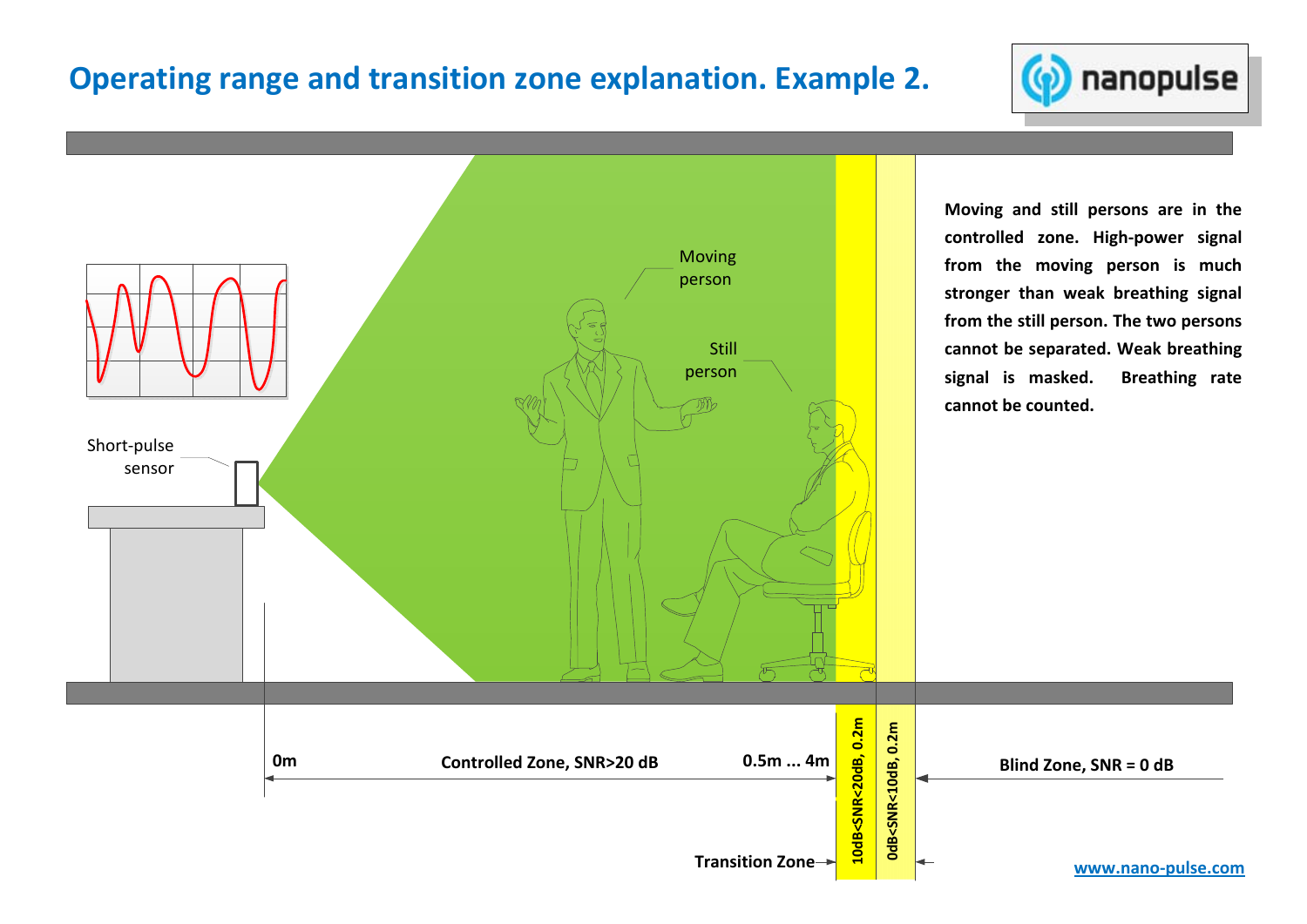## **Operating range and transition zone explanation. Example 3.**





**Still person is on the floor. Liquid is flowing on the floor. Controlled zone is configured in a way that it ends right above the floor. Breathing of the still person is visible by the sensor. Liquid flow is invisible by the sensor. The floor surface can be found automatically by running calibration procedure which takes about a minute.**

Tranzision Zone 10dB<SNR<20dB Tranzision Zone10dB<SNR<20dB